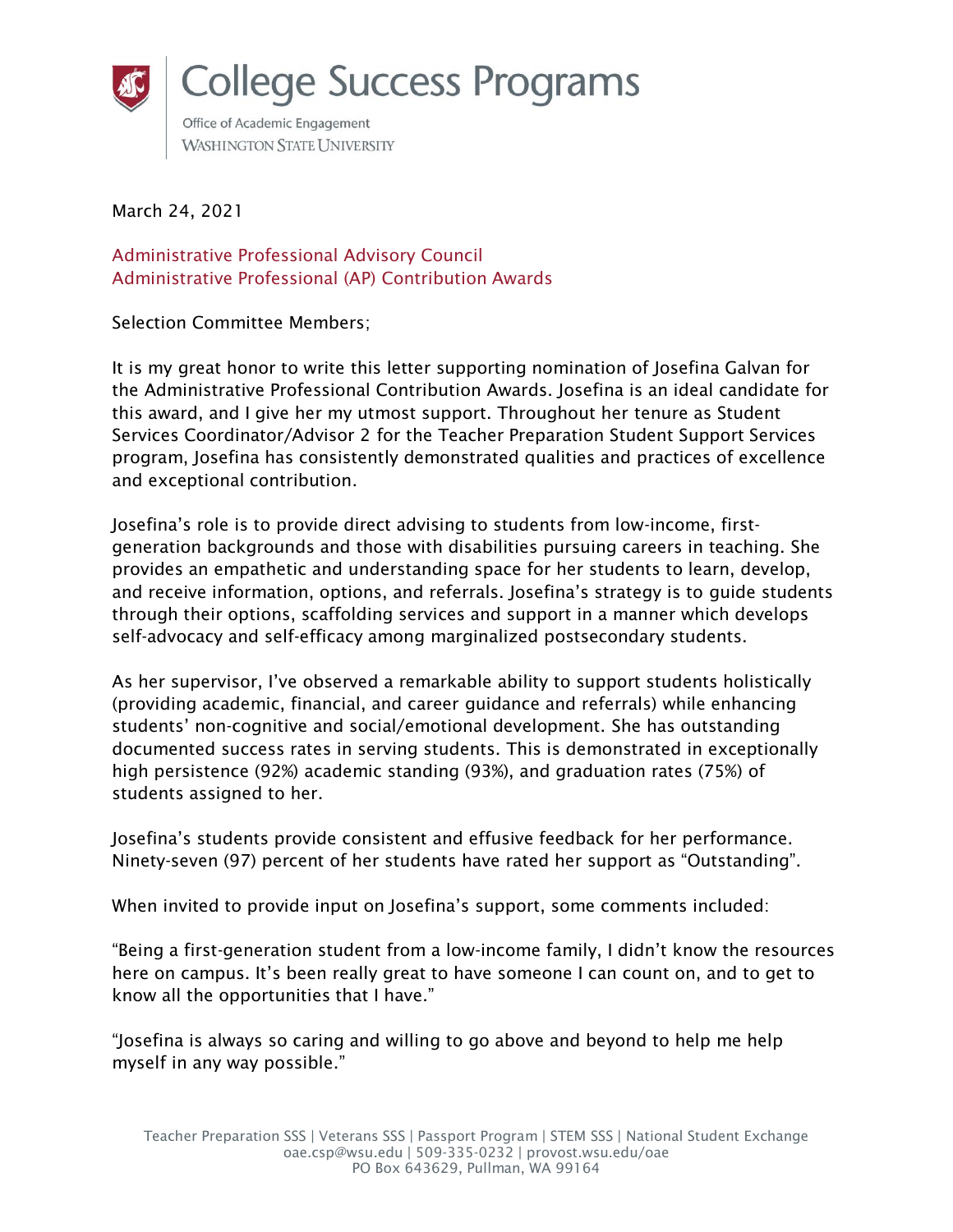

**WASHINGTON STATE UNIVERSITY** 

"I didn't know what I wanted from college. I just knew I was the first (in my family to attend) and had to succeed. She helped me find out what success is to me and walked me through how to be a student and teacher, then took that path with me."

"I think that she has definitely prepared me for the future in ways that I didn't know about and helped me look into new avenues with personal and academic opportunities I never would have thought possible."

She has carefully crafted her professional methods and strategies from customer service and development, promising practices, and student feedback. She reviews current higher education advising and instructional strategies, identifies promising practices, and plans and facilitates implementation. An example of her professional practices and commitment to professional development is the program's annual student feedback survey. Josefina voluntarily accepts anonymous student feedback, in addition to student performance rates, as supplement to her self-review of performance. She utilizes information received to identify and participate in continuing development opportunities and enact changes in her services to ensure student development and performance.

As an administrative professional, Josefina is committed to equity and inclusion. She is an active member of Chicanx/Latinx Faculty Staff Allies, Advisor for Sigma Lambda Gamma multicultural sorority, and an active mentor and advocate for staff across institutional intersections. Further, she has been instrumental in implementing inclusive pedagogy and trauma-informed education into College Success Program curriculum and student development workshops in the Office of Academic Engagement. Her courses and programming include opportunities for students to engage critically with a lens of equity, understanding of cultural and historical issues, and collaboration.

While her performance and support is organic and comes from a place of passion, she has honed her professional skills to unearth needs and opportunities and prepare underrepresented students for success and degree completion. Her methods are compassionate, empowering, and incredibly effective. Josefina is dedicated to success of students as individuals and emerging professionals at Washington State University. Her performance and contributions, specifically over the past year, have made direct, exceptional contribution to WSU.

While her performance has been consistent, Josefina stood out as exceptional over the past year. She was primarily responsible for supporting students and staff in the program transitioning to remote learning, as were many in her position. However, she stood out for the exceptional success she enabled during this transition. Student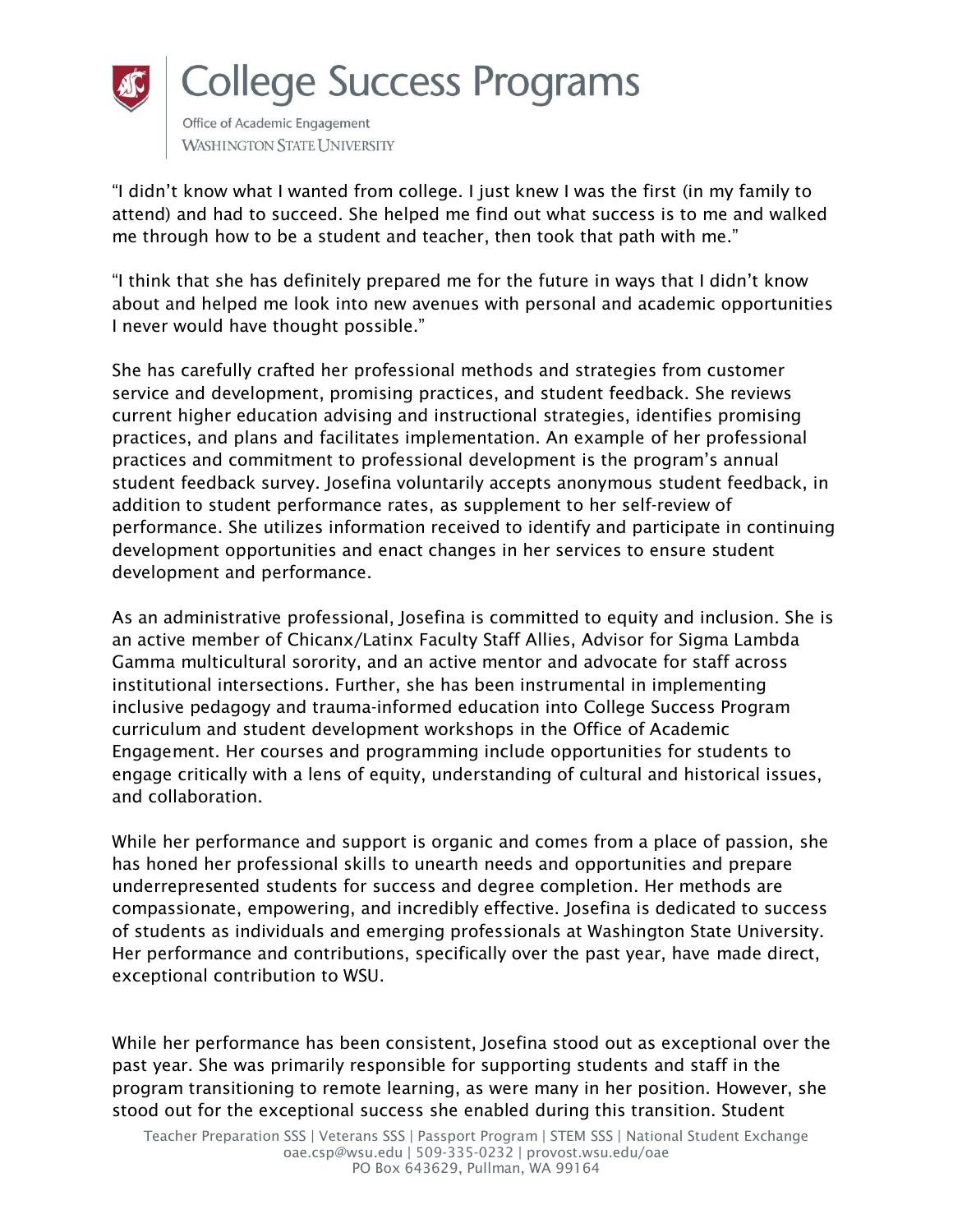

## **College Success Programs**

Office of Academic Engagement **WASHINGTON STATE UNIVERSITY** 

support techniques were amplified and adjusted to meet the needs of hundreds of high-risk, under-resourced WSU students, students for whom immediate access was an academic and individual necessity. I can't overstate the impact of her performance on the academic, financial, and emotional wellness of students without a lifeline and the result that will have on their continued success.

Josefina Galvan is one of the most exceptional employees I've had the pleasure to work with. She undertakes her position whole-heartedly and delivers significant results going above and beyond every time. She coordinates a mission-critical program with aplomb and inspires greatness in those around her. I can think of no one more deserving of the Administrative Professional Contribution Award, and I ask that you give Josefina full consideration. If you have questions or would like additional information, I'm available at 509.335.0232 or [a.bretthauer@wsu.edu.](mailto:a.bretthauer@wsu.edu)

inli Zvaha

Ali Bretthauer, Director College Success Programs Washington State University